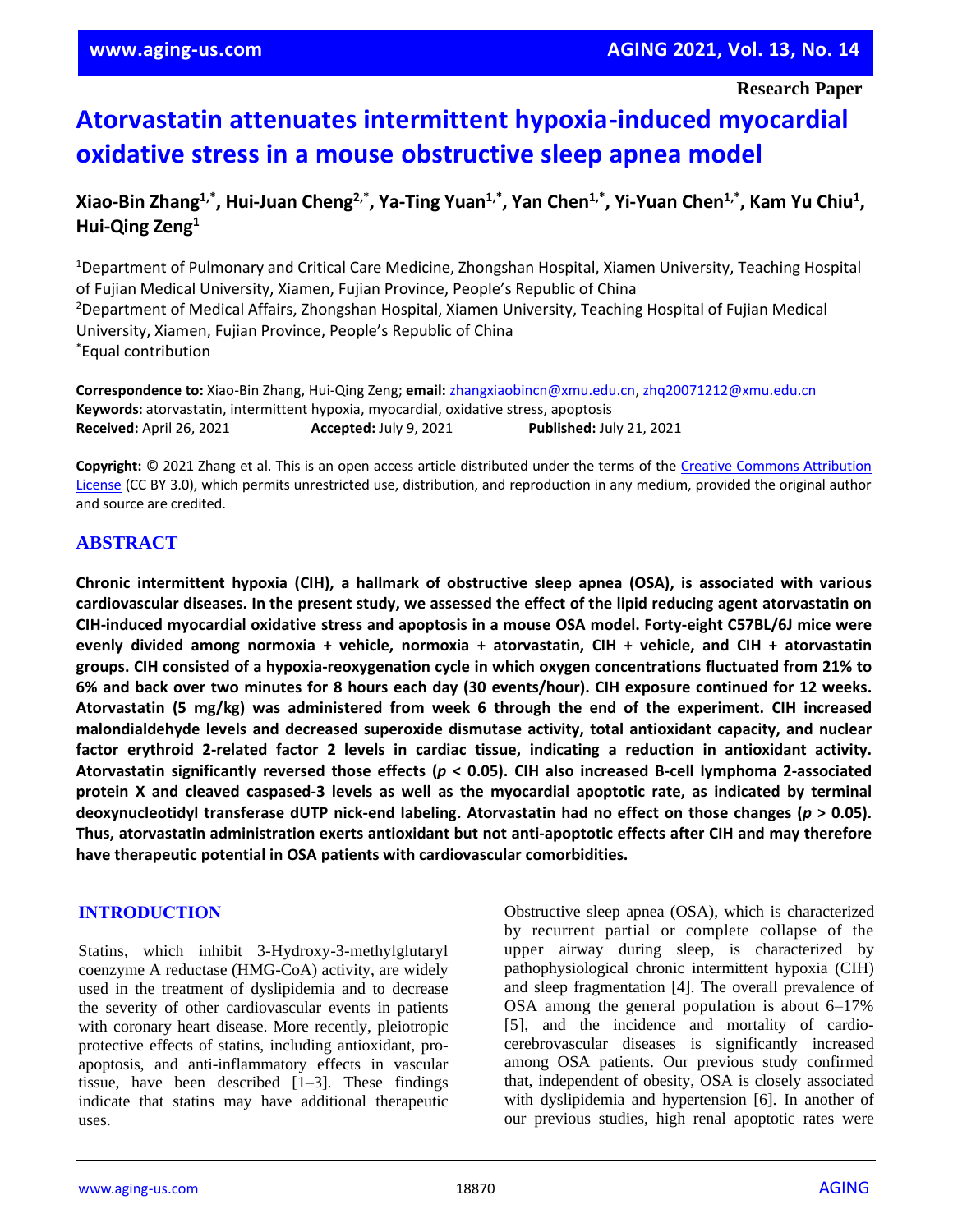detected after CIH exposure [7], while oxidative stress was increased in CIH-treated mice [8]. Treatments that reduce oxidative stress and apoptosis might therefore be useful therapies for those with OSA. Atorvastatin has been identified as a potential treatment for OSA. Deng and co-workers [9] showed that atorvastatin can reduce CIH-induced hippocampal neuron damage through the toll-like receptor 4 (TLR4) signaling pathway. Atorvastatin was also found to prevent deleterious IH-induced cardiovascular effects, including increased systolic pressure, changes in carotid artery compliance and endothelial function, increased NADPH, and decreased aortic superoxide dismutase activity [10]. Myocardial damage caused by CIH was also ameliorated by administration of atorvastatin [11].

Because OSA is a chronic disease, associated intermittent hypoxia in affected individuals should also be chronic. However, previous studies have used relatively short CIH durations. In this study, we examined the effects of 12 consecutive weeks of CIH on myocardial oxidative stress and apoptosis, as well as the effects of atorvastatin on these physiological changes, in a mouse model to more accurately assess the pathophysiological features of OSA.

# **RESULTS**

#### **Body weight and serum biochemical parameters between groups**

As shown in Figure 1, body weights in the CIH group tended to be lower than those of normoxia group mice in the last three weeks of the experiment, but this trend did not reach statistical significance ( $p > 0.05$ ). There were no significant differences in any lipid profiles between the normoxia + vehicle and  $CIH$  + vehicle groups (all  $p > 0.05$ , Table 1). Atorvastatin significantly decreased serum TC levels both in the normoxia and CIH conditions (all  $p < 0.05$ ), but no other lipid profile differences were observed among the groups (Table 1). ALT and AST levels tended to be slightly higher in groups that received atorvastatin (Normoxia + atorvastatin and  $CH +$  atorvastatin) than in those that didn't (Normoxia + vehicle and CIH + vehicle), but these trends also did not reach statistical significance  $(p > 0.05,$  Table 1).

#### **Myocardial histopathological examination**

HE staining was performed to observe histopathological changes in myocardial architecture. No abnormal myocardial tissue features were observed in any of the groups under  $100 \times$  or  $400 \times$  magnification (Figure 2).

#### **Atorvastatin decreased CIH-induced myocardial oxidative stress**

Two-way ANOVAs indicated that there were no interaction effects between CIH and atorvastatin treatment ( $p > 0.05$ ). However, the main effects of CIH and atorvastatin on oxidative stress variables were significant (all  $p < 0.05$ , Table 2). CIH significantly increased MDA levels and decreased SOD activity and T-AOC levels (all  $p < 0.05$ ). Furthermore, atorvastatin treatment significantly reversed these changes in MDA, SOD activity, and T-AOC in the CIH condition (all  $p < 0.05$ ), but not in the normoxia group (all  $p > 0.05$ , Figure 3A–3C). Western blot results showed that Nrf2 expression was decreased ( $p < 0.05$ ) in CIH group mice and that atorvastatin administration significantly reversed this change ( $p < 0.05$ , Figure 3D).

#### **Atorvastatin did not affect CIH-induced myocardial apoptosis**

Two-way ANOVAs revealed statistically significant main effects of CIH on apoptotic variables (all  $p < 0.05$ ),



Figure 1. Mean body weight by group at indicated time points. Two-way ANOVA for repeated measures was used to examine interaction effects between week and CIH; the results showed that this interaction was not statistically significant [F = 0.494, *p* > 0.05]. Body weights tended to be lower in the CIH group during the last 3 weeks than in the normoxia group, but this difference did not reach statistical significance (CIH + vehicle vs. normoxia + vehicle: 23.58 ± 2.35 vs. 26.01 ± 2.58 at week 10, 24.36 ± 2.18 vs. 26.35 ± 2.18 at week 11, and 24.32 ± 2.13 vs. 27.84 ± 2.32 at week 12, *p* > 0.05).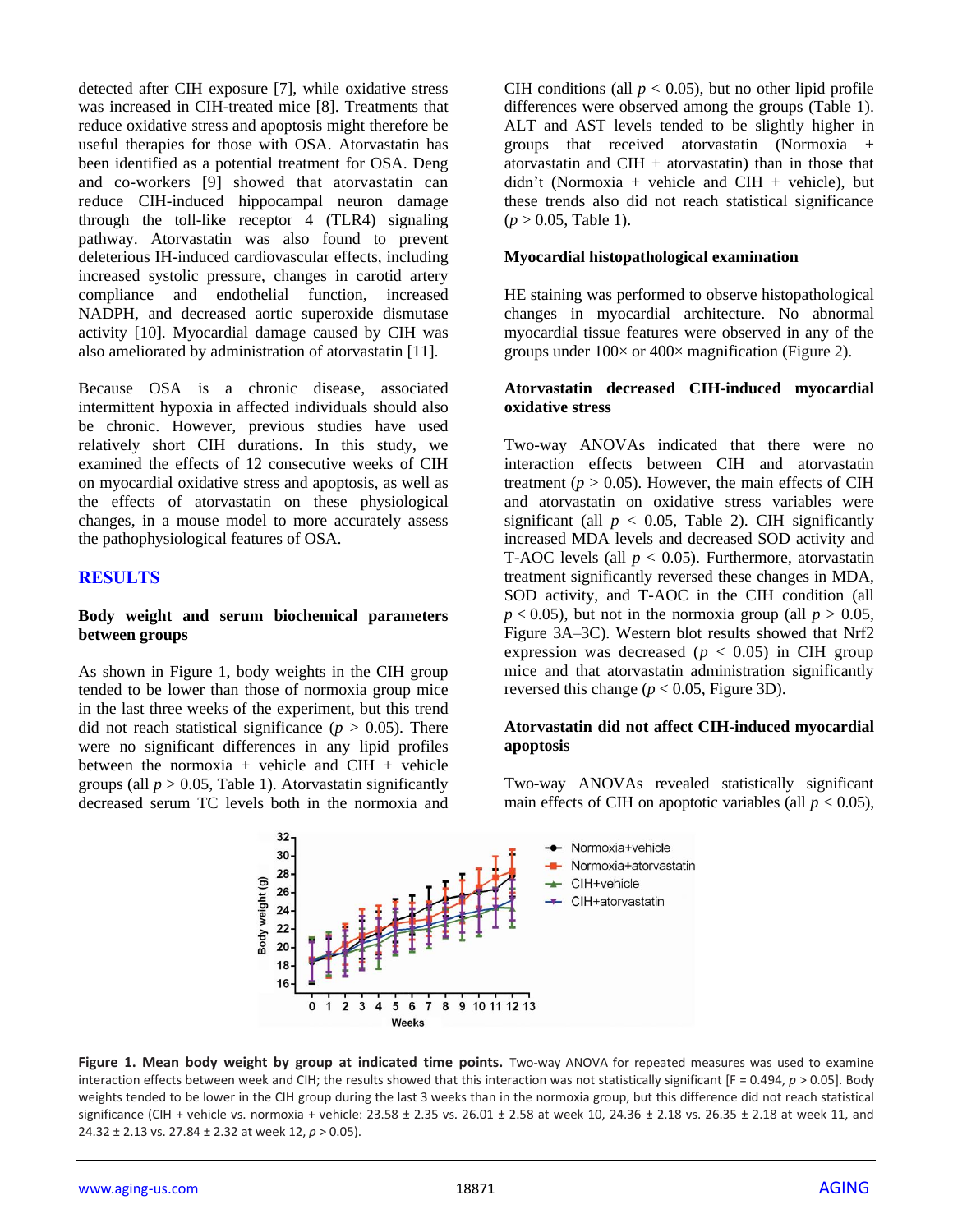| Group              | Normoxia + vehicle | Normoxia + atorvastatin | $CHH + vehicle$   | $CIH +$ atorvastatin |  |  |  |
|--------------------|--------------------|-------------------------|-------------------|----------------------|--|--|--|
| $TC \, (mmol/L)$   | $3.45 \pm 1.35$    | $2.35 \pm 0.98^*$       | $3.98 \pm 1.37$   | $2.68 \pm 1.05^*$    |  |  |  |
| $TG \, (mmol/L)$   | $0.98 \pm 0.46$    | $1.23 \pm 0.78$         | $1.18 \pm 0.39$   | $0.95 \pm 0.55$      |  |  |  |
| $HDL$ (mmol/L)     | $1.35 \pm 0.79$    | $1.45 \pm 0.54$         | $1.46 \pm 0.79$   | $1.32 \pm 0.62$      |  |  |  |
| $LDL$ (mmol/ $L$ ) | $2.30 \pm 0.95$    | $2.54 \pm 1.27$         | $1.95 \pm 1.48$   | $2.05 \pm 0.89$      |  |  |  |
| $ALT$ ( $IU/L$ )   | $32.52 \pm 8.42$   | $40.35 \pm 10.68$       | $39.69 \pm 11.23$ | $43.62 \pm 12.35$    |  |  |  |
| AST (IU/L)         | $36.78 \pm 10.37$  | $44.32 \pm 9.35$        | $43.27 \pm 8.92$  | $47.35 \pm 11.66$    |  |  |  |

**Table 1. Serum lipid profiles in mice by group (***n* **= 12 in each group).**

\**p* < 0.05 when compared with normoxia + vehicle group; #*p* < 0.05 when compared with the CIH + vehicle group. Abbreviations: TC: total cholesterol; TG: triglyceride; HDL: high-density lipoprotein; LDL: low- density lipoprotein; ALT: alanine aminotransferase; AST: aspartate aminotransferase.

| Table 2. Main and interaction effects of CIH and atorvastatin on oxidative stress parameters. |  |
|-----------------------------------------------------------------------------------------------|--|
|-----------------------------------------------------------------------------------------------|--|

|              | MDA   |         | <b>SOD</b> activity |         | <b>T-AOC</b> |               | Nrf2 |        |
|--------------|-------|---------|---------------------|---------|--------------|---------------|------|--------|
|              |       |         |                     |         |              |               |      |        |
| <b>CIH</b>   | 10.30 | < 0.001 | 27.03               | < 0.001 | 8.67         | < 0.05        | 4.41 | < 0.05 |
| Atorvastatin | 10.11 | < 0.001 | 16.55               | < 0.001 | 18.49        | $< \!\! 0.01$ | 9.05 | < 0.01 |
| Interaction  | l.35  | >0.05   | 0.98                | >0.05   | l.27         | >0.05         | 0.56 | >0.05  |

Abbreviations: MDA: malondialdehyde; SOD: superoxide dismutase; T-AOC: total antioxidant capacity; Nrf2: nuclear factor erythroid 2-related factor 2.

but no significant effects for atorvastatin treatment (all  $p > 0.05$ ). No interaction effects between CIH and atorvastatin were identified ( $p > 0.05$ ) (Table 3). CIHinduced increases in BAX and Cleaved caspase-3 levels remained unchanged after mice received atorvastatin treatment (all  $p > 0.05$ , Figure 4A and 4B). TUNEL staining results showed that CIH-induced increases in cellular apoptotic rate also persisted after atorvastatin administration ( $p > 0.05$ , Figure 4C and 4D).

# **DISCUSSION**

In this study, we created a mouse model that was exposed to 12 consecutive weeks of CIH to mimic pathophysiological changes that accompany OSA. Our results confirmed that CIH promoted myocardial oxidative stress and apoptosis. In addition, atorvastatin attenuated CIH-induced oxidative stress, but had no influence on apoptosis.



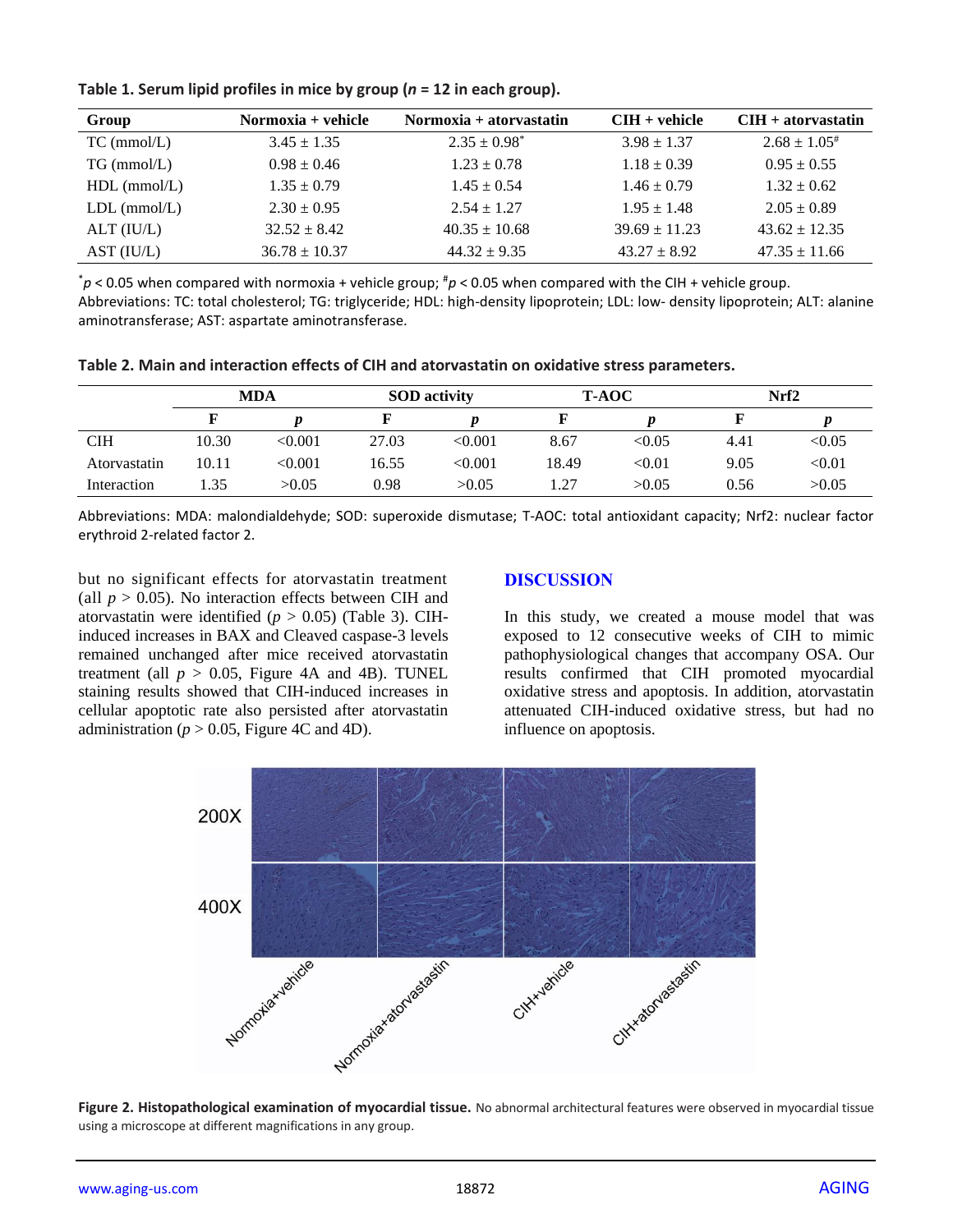**Table 3. Main and interaction effects of CIH and atorvastatin on apoptotic parameters.**

|              | <b>BAX</b> |         | Cleaved caspase-3 |         | <b>TUNEL</b> positive cells |        |
|--------------|------------|---------|-------------------|---------|-----------------------------|--------|
|              |            |         |                   |         |                             |        |
| <b>CIH</b>   | 140.10-    | < 0.001 | 90.41             | < 0.001 | 12.17                       | < 0.05 |
| Atorvastatin | 0.92       | >0.05   | 1.05              | >0.05   | 0.03                        | >0.05  |
| Interaction  | 0.07       | >0.05   | 0.12              | >0.05   | .06                         | >0.05  |

Abbreviations: BAX: B-cell lymphoma 2-associated protein X; TUNEL: terminal deoxynucleotidyl transferase dUTP nick-end labeling.

OSA, which has a high prevalence in general population [5], is correlated with increased risk of cardiovascular diseases, hypertension, and atherosclerosis [12]. OSA can increase the severity of cardiovascular events by

inducing various pathophysiological changes, including endothelial dysfunction, systemic inflammation, oxidative stress, and apoptosis. Previous studies have demonstrated that OSA or CIH are closely associated



**Figure 3. Differences in oxidative stress markers in myocardial tissue between groups.** In comparison to normoxia + vehicle group, myocardial tissue of mice in the CIH + vehicle group had higher MDA levels (23.54 ± 5.39 vs. 31.25 ± 4.44, *p* < 0.001) and lower SOD activity (66.10 ± 12.34 vs. 28.68 ± 13.91, *p* < 0.001) and T-AOC levels (15.35 ± 2.45 vs. 12.35 ± 2.15, *p* < 0.05). Atorvastatin significantly decreased MDA levels (23.58 ± 3.68 in CIH + atorvastatin group vs. 31.25 ± 4.44 in CIH + vehicle group,  $p < 0.001$ ) and increased SOD activity (61.35 ± 17.13 in CIH + atorvastatin group vs. 28.68 ± 13.91 in CIH + vehicle group, *p* < 0.001) and T-AOC levels (16.35 ± 2.37 in CIH + atorvastatin group vs. 12.35 ± 2.15 in CIH + vehicle group, *p* < 0.01) in IH-induced mice (**A**, **B**, and **C**). Nrf2 levels were lower in the CIH + vehicle group than in the normoxia + vehicle group (0.41 ± 0.25 vs. 0.87 ± 0.32,  $p < 0.05$ ), and atorvastatin treatment increased Nrf2 levels in CIH mice (1.02 ± 0.64 vs. 0.41 ± 0.25, *p* < 0.01) (**D**).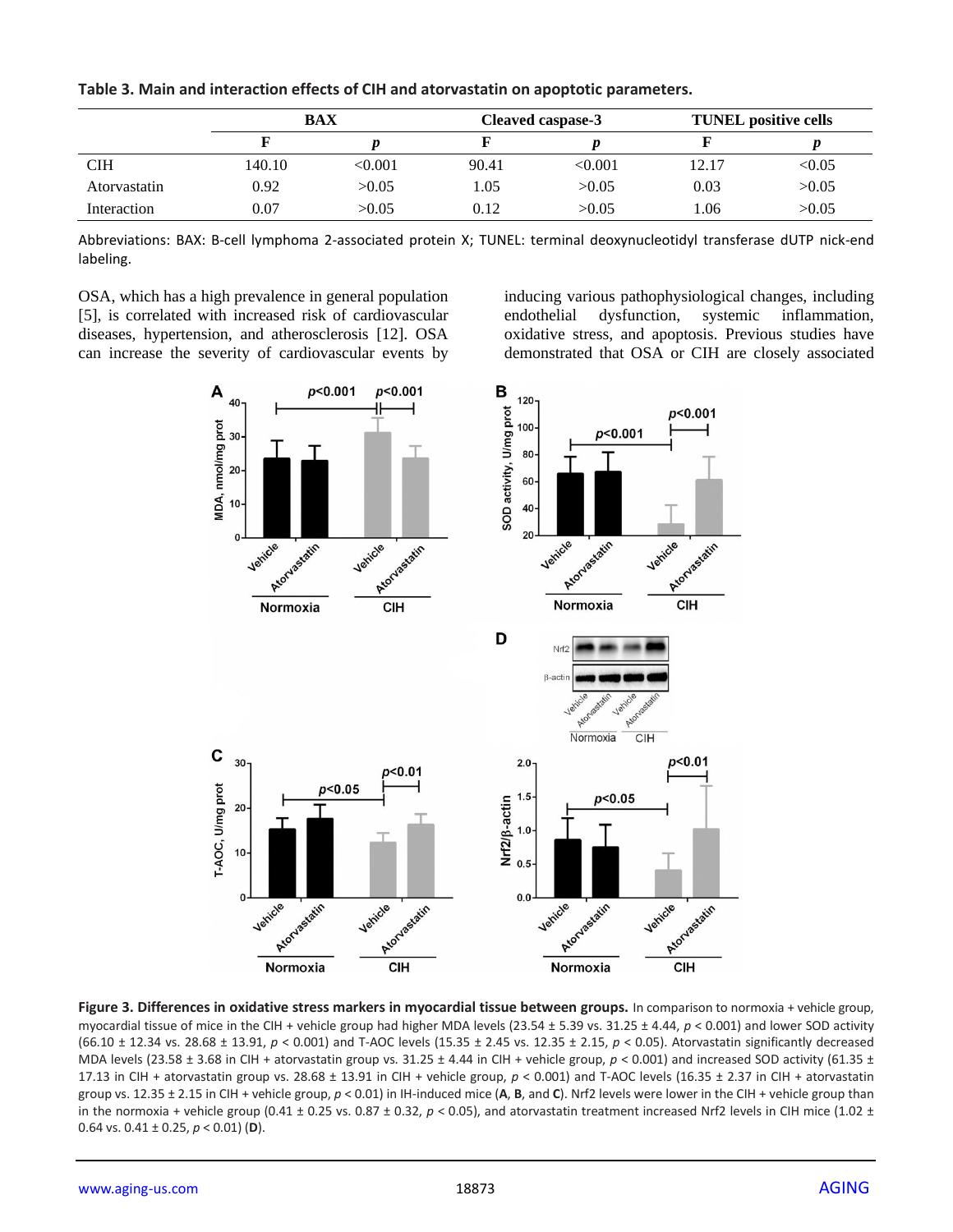with oxidative stress and apoptosis [13, 14]. Deng et al. [14] reported that CIH increased oxidative stress and apoptosis in the hippocampal neurons of mice. An *in vitro* study by Song et al. [15] showed that IH inhibited trophoblast cell motility and proliferation and induced excessive apoptosis by increasing endoplasmic reticulum stress. Consistent with these findings, our previous study [7] indicated that CIH promoted renal apoptosis. In the present study, we confirmed that myocardial oxidative stress and apoptosis were increased in CIH-treated mice. It is likely that treatments which inhibit CIH-induced oxidative stress and apoptosis might help reduce cardiovascular complications in OSA patients.

Independent of its lipid-regulating ability, atorvastatin has pleiotropic antithrombotic, anti-inflammatory, and antioxidant effects. Robust evidence indicates that atorvastatin may be helpful in treating various cardiovascular diseases, such as coronary heart disease, atherosclerosis, and hypertension. Tian and coworkers [3] found that atorvastatin improved cognitive disorders in a sepsis mouse model by mediating inflammatory cytokines, oxidative stress, and neuronal apoptosis in the hippocampus. Thassakorn et al. [16] reported that atorvastatin exerts antioxidant and anti-inflammatory effects in dogs with heart failure. An *in vitro* study by Wang et al. [17] reported that a combination of atorvastatin and caffeine suppressed proliferation and induced apoptotic death in prostate cancer cells. Li et al. [18] found that atorvastatin induced mitochondrial dysfunction and apoptosis in HepG2 cells. Finally, an *in vitro* study [19] showed that atorvastatin reduced aldosterone-induced vascular damage by inhibiting oxidative stress and inflammation in cultured chondrocytes.

Because CIH is closely associated with oxidative stress, inflammation, and apoptosis, the therapeutic effects of atorvastatin on animal models of OSA or CIH have



**Figure 4. Myocardial apoptosis by group.** BAX (0.32 + 0.29 vs.  $1.66 + 0.51$ ,  $p < 0.001$ ) and cleaved caspase-3 expression (0.68 + 0.34 vs. 1.98 + 0.49, *p* < 0.001) were higher in CIH + vehicle group mice than in normoxia + vehicle group mice (**A** and **B**). CIH exposure also increase the number of TUNEL positive cells in the heart (3.54 + 0.85 in normoxia + vehicle group, 5.32 + 1.23 in CIH + vehicle group, *p* < 0.05) (**C** and **D**). However, atorvastatin administration did not affect CIH-induced apoptosis levels (4.98 + 2.03 in CIH + atorvastatin group, 5.32 + 1.23 in CIH + vehicle group, *p* > 0.05).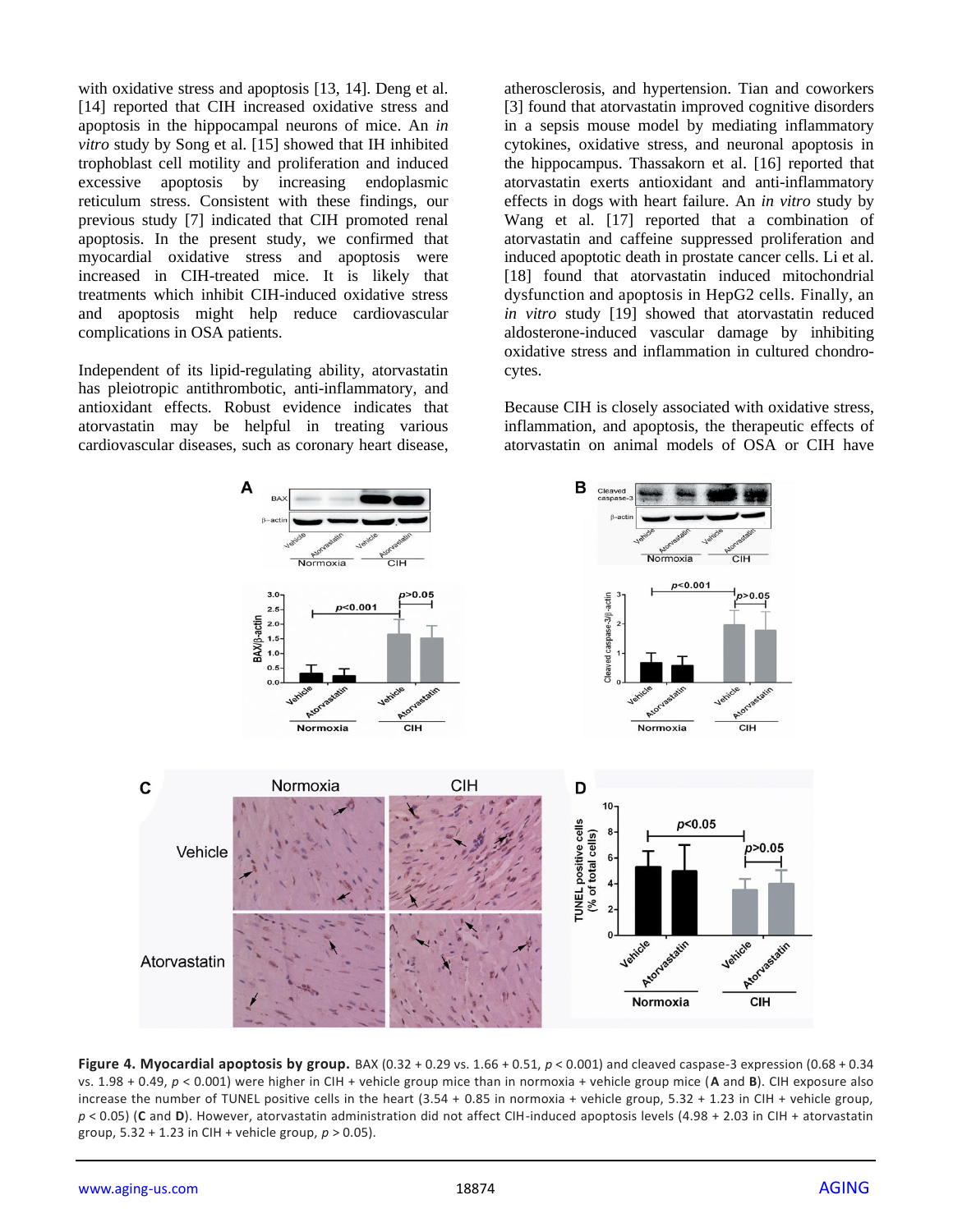received much attention. In 2013, Totoson et al. [10] reported that atorvastatin (10 mg/kg/d) administration reversed deleterious cardiovascular consequences, such as increased blood pressure, myocardial infarction hypersensitivity, and oxidative stress, and changes in endothelial function and carotid artery wall structure, in a CIH-induced rat model. Yuan and colleagues [11] found that atorvastatin  $(20 \text{ mg/kg/d})$ can attenuate TLR4/myeloid differentiation primary response protein 88-mediated inflammation and oxidative stress, thereby ameliorating CIH-induced myocardial injury. In a subsequent study, the same team found that atorvastatin (5 mg/kg/d) also reduced CIH-induced hippocampal neuronal injury in part through the TLR4 signaling pathway [9]. Ren and colleagues [20] reported that atorvastatin attenuated CIH-induced myocardial hypertrophy partly via the miR-31/PKC epsilon pathway *in vitro*. However, a multicenter randomized controlled clinical trial reported that, despite reduced blood pressure and lipid profile levels, 3 months of atorvastatin administration neither improved endothelial function nor reduced signs of atherosclerosis in OSA patients [21]. In the present study, we confirmed that atorvastatin attenuated myocardial oxidative stress after 12 consecutive weeks of CIH exposure. The antioxidant effects of atorvastatin included decreased MDA levels and increased SOD activity, T-AOC, and Nrf2 levels in mice subjected to CIH. However, in contrast to previous findings, atorvastatin did not affect CIH-induced myocardial apoptosis in our current study. Furthermore, the exact mechanisms underlying the effects of atorvastatin on CIH-induced pathophysiological changes remain unclear and require further investigation. Regarding hepatic toxicity of atorvastatin, although we observed slightly higher ALT and AST levels in atorvastatin-treated groups, those differences did not reach statistical significance. This relative lack of hepatic toxicity may be due at least in part to the lower dose we used in this study compared to those used in previous studies [10, 11, 22].

Several limitations of the present study should be considered when interpreting the results. Firstly, echocardiography, which is an important approach for evaluating cardiac structure and function, was not used here. Second, we did not examine potential molecular mechanisms that might explain the relationships between atorvastatin, CIH, and myocardial oxidative stress; additional studies are therefore required. Third, and similarly to previous animal studies [9–11, 23], only one atorvastatin dose was administered here, precluding our ability to examine dose-dependent effects of atorvastatin on IH-induced myocardial oxidative stress and hepatic toxicity.

In conclusion, we established a mouse model exposed to 12 consecutive weeks of CIH to more closely mimic OSA in this study. We found that atorvastatin treatment alleviated CIH-induced myocardial oxidative stress, but not apoptosis. These results provide new insights into the potential therapeutic benefits of atorvastatin treatment in OSA patients, especially those with cardiovascular comorbidities.

# **MATERIALS AND METHODS**

#### **Animal model and experimental groups**

Forty-eight 7-week-old male C57BL/6 mice were purchased from the Chinese Academy of Science Laboratory Animals Center in Shanghai, China. All mice were kept in a departmental animal house on a 12:12-hour light-dark cycle with free access to water and food. The experiment was conducted for 12 consecutive weeks to create a more realistic CIH model. The body weight of each mouse was measured and recorded once per week. Mice were randomly assigned to one of four groups ( $n = 12$  in each group): normoxia + vehicle, normoxia + atorvastatin, CIH + vehicle, or CIH + atorvastatin. The experimental procedure was approved (approval number 2018-015) by the Ethics Committee of Zhongshan Hospital, Xiamen University and was conducted according to the Guide for the Care and Use of Laboratory Animals [24].

# **CIH exposure protocol**

The CIH exposure protocol was performed as described in our previous studies [25, 26] with some modifications. Briefly, CIH-exposed mice were placed in a plexiglass chamber with one-way valves. Three gases (oxygen, nitrogen, and compressed air) which were controlled by a programmable instrument, flowed into the chamber constantly. The oxygen saturation in the chamber fluctuated from 21% to 6–8% and back in one two-minute hypoxia-reoxygenation cycle, for a total of 30 events per hour. Normoxia-exposed mice were placed in the same chamber but were exposed to the air in the room without manipulation. The CIH protocol was conducted from 09:00 to 17:00 daily for 12 consecutive weeks.

#### **Drug administration**

Atorvastatin was purchased from Pfizer (Dalian, China) and dissolved in 10% ethyl alcohol in 200 μl tap water. From the 6th week of the experiment on, atorvastatin (5 mg/kg/day) [9, 23] or vehicle (10% ethyl alcohol in 200 μl tap water) were administered to mice daily via oral gavage.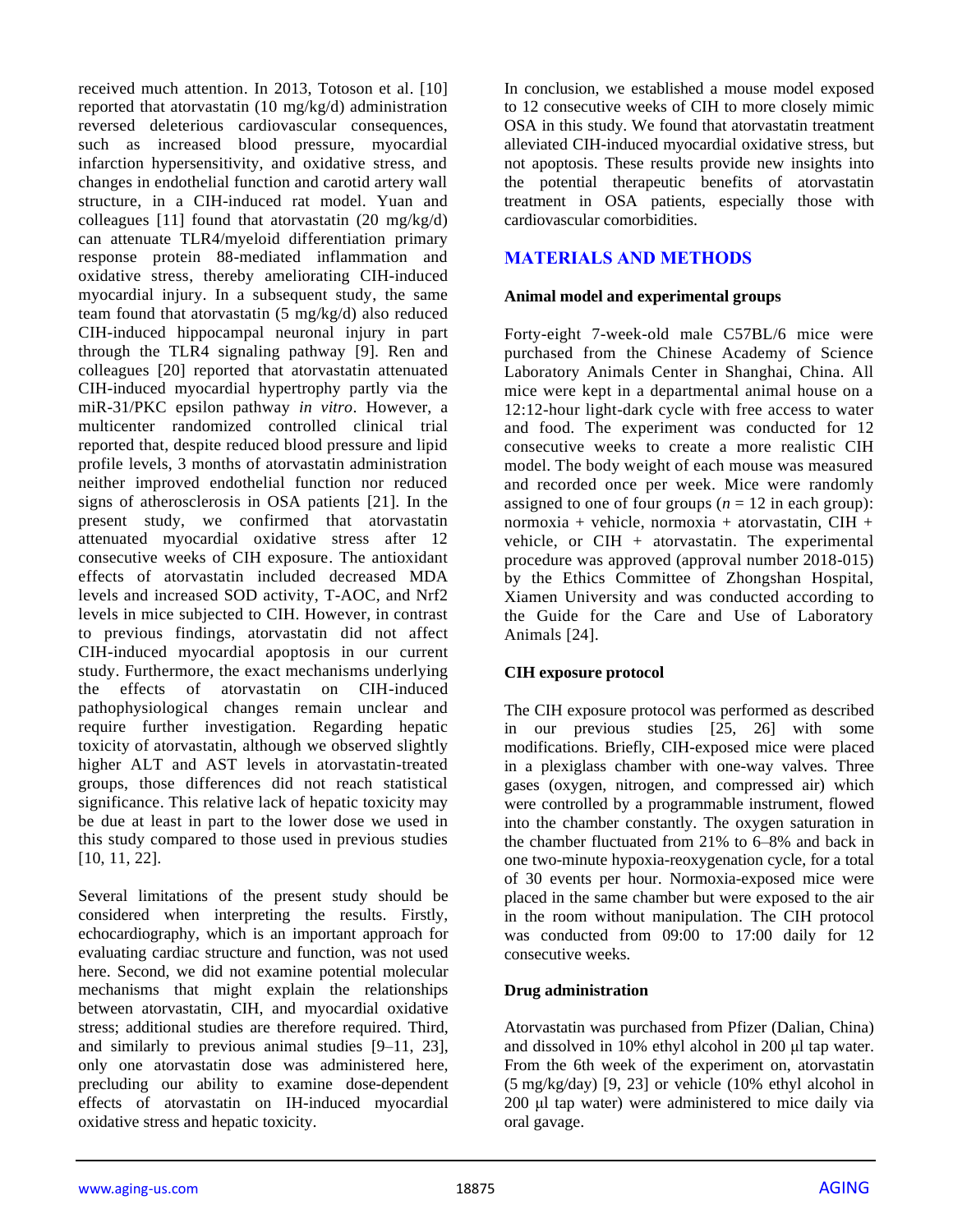#### **Blood collection and tissue preparation**

After the final CIH exposure, mice were deeply anesthetized and exsanguinated by cardiac puncture. After blood samples were collected and centrifuged, serum from the supernatant was stored for further analysis. The myocardial tissue of the left ventricle was excised and either stored at –80°C or fixed in buffered 10% formalin for future examination. Fresh myocardial tissues were homogenized with ice-cold radioimmunoprecipitation (RIPA) lysis buffer (Beyotime, Beijing, China). After centrifuging, protein concentrations in the supernatants were measured in a bicinchoninic acid protein assay (Beyotime, Beijing, China).

## **Serum biochemical analysis**

The following serum biochemical parameters were measured using a Hitachi 7020 automatic analyzer (Hitachi Co. Ltd., Tokyo, Japan): total cholesterol (TC), triglyceride (TG), high-density lipoprotein (HDL), lowdensity lipoprotein (LDL), alanine aminotransferase (ALT), and aspartate aminotransferase (AST).

## **Oxidative stress detection**

Malondialdehyde (MDA) levels, superoxide dismutase (SOD) activity, and total antioxidant capacity (T-AOC) were measured to evaluate antioxidant activity. All oxidative stress parameters were assayed in the homogenates of myocardial tissues according to the kit manufacturer's instructions (Beyotime, Beijing, China). Briefly, MDA was evaluated spectrophotometrically by measuring amounts of thiobarbituric acid-reactive substances. SOD activity was detected using an assay kit which used a thiazole salt that produces a colored product in the presence of superoxide anions. T-AOC was analyzed using a colorimetric method based on the ferric-reducing ability of antioxidants. Absorbance values for MDA, SOD activity, and T-AOC assays were measured at wavelengths of 535 nm, 560 nm, and 593 nm, respectively.

## **Western blotting analysis**

Equal amounts of myocardial protein samples from each experimental group were separated by 10% sodium dodecylsulfate-polyacrylamide gel electrophoresis then transferred onto polyvinylidene difluoride membranes. After washing with TBS-0.1% Tween buffer and incubating with 5% non-fat dry skim milk, the membranes were incubated with the following primary antibodies at 4°C overnight: rabbit anti-B-cell lymphoma 2-associated protein X (BAX) (1:1000; Cell Signaling Technology [CST], Danvers, MA, USA), rabbit anti-cleaved caspase-3 (1:1000; CST), and rabbit anti-nuclear factor erythroid 2-related factor 2 (Nrf2) (1:2000; Abcam, Cambridge, MA, USA). After washing again with TBS-0.1% Tween, the membranes were incubated with horseradish peroxidaseconjugated secondary antibody for 1 hour at room temperature. The membranes were then treated with an enhanced chemiluminescence detection kit (Clarity™ Western ECL Substrate, Bio-Rad). β-actin was used as an internal control. Western blots were performed in triplicate for accuracy. Image J software (National Institutes of Health, Bethesda, MD, USA) was used to quantify band intensity.

#### **Hematoxylin-eosin (HE) and terminal deoxynucleotidyl transferase dUTP nick-end labeling (TUNEL) assay**

After overnight fixation in formalin, myocardial tissues were dehydrated with alcohol, cleaned with xylene, and then embedded in paraffin. Five μm-thick slices were obtained and stained with HE. The TUNEL assay was carried out using the *in-situ* Cell Death Detection Kit, AP (Roche Diagnostics, Shanghai, China) according to the manufacturer's instructions. TUNEL-positive cell numbers in the visual field were counted at ×400 magnification. The apoptotic rate was calculated as follows: TUNELpositive cell number/total cell number  $\times$  100%. A Leica DM2500 microscope was used to visualize staining, and images were photographed at  $\times 200$  and ×400 magnification.

## **Data analysis**

SPSS software 23.0 (SPSS Inc., Chicago, IL, USA) and GraphPad Prism 5.0 (GraphPad Software, Inc., La Jolla, CA, USA) were used for statistical analysis and to make figures. Data are expressed as means  $\pm$  SD. Two-way analysis of variance (ANOVA) followed by Dunnett post hoc tests were conducted for multiple comparisons between groups; main effects and interaction effects of week and CIH on bodyweight, as well as of CIH and atorvastatin on oxidative stress and apoptotic variables, were analyzed. A  $p$  value <0.05 was considered statistically significant.

## **Ethics approval**

This study was approved by the Ethics Committee of Zhongshan Hospital, Xiamen University (approval number 2018-015).

## **Availability of data and material**

All data generated or analyzed during this study are included in this published article.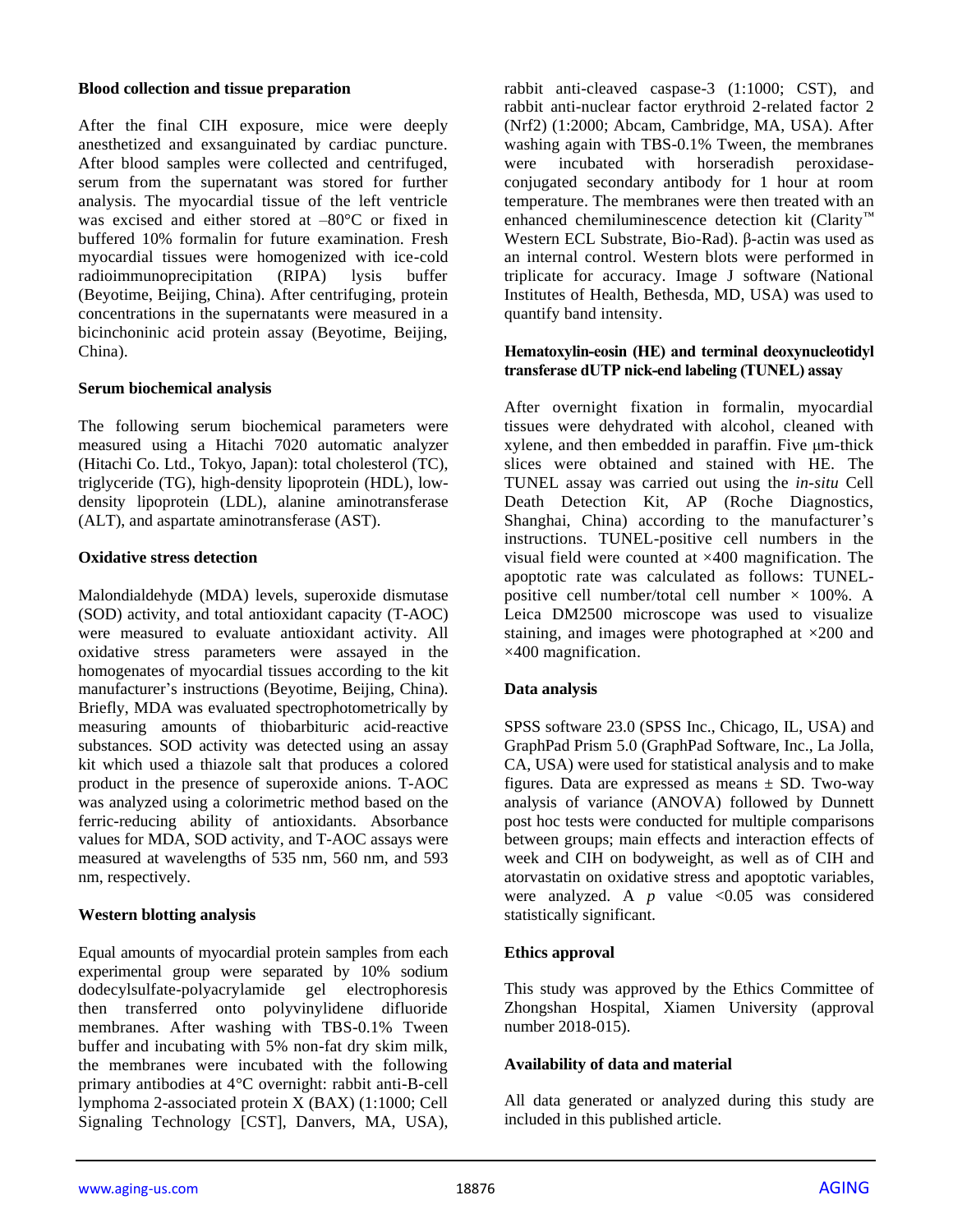## **AUTHOR CONTRIBUTIONS**

Conception and design: X-B Zhang, Y-T Yuan, Y Chen, and H-Q Zeng. Collection and assembly of data: X-B Zhang, H-J Cheng, Y-T Yuan, and Y Chen. Data analysis and interpretation: X-B Zhang, H-J Cheng, Y-Y Chen, K-Y Chiu, and H-Q Zeng. Manuscript writing: All authors. Final approval of manuscript: All authors.

# **CONFLICTS OF INTEREST**

The authors declare no conflicts of interest related to this study.

## **FUNDING**

This work was supported by Grant 2018-2-65 from the Youth Research Fund of the Fujian Province Health Bureau, Grant 2020GGB057 from the Young People Training Project of the Fujian Province Health Bureau, and Grant 2018J01393 from the Natural Science Foundation Fund of Fujian Province, China.

# **REFERENCES**

- 1. Pengrattanachot N, Cherngwelling R, Jaikumkao K, Pongchaidecha A, Thongnak L, Swe MT, Chatsudthipong V, Lungkaphin A. Atorvastatin attenuates obese-induced kidney injury and impaired renal organic anion transporter 3 function through inhibition of oxidative stress and inflammation. Biochim Biophys Acta Mol Basis Dis. 2020; 1866:165741. <https://doi.org/10.1016/j.bbadis.2020.165741> PMID[:32101757](https://pubmed.ncbi.nlm.nih.gov/32101757)
- 2. Kuzyk CL, Anderson CC, Roede JR. Simvastatin Induces Delayed Apoptosis Through Disruption of Glycolysis and Mitochondrial Impairment in Neuroblastoma Cells. Clin Transl Sci. 2020; 13:563–72. <https://doi.org/10.1111/cts.12740> PMID[:31917509](https://pubmed.ncbi.nlm.nih.gov/31917509)
- 3. Tian J, Tai Y, Shi M, Zhao C, Xu W, Ge X, Zhu G. Atorvastatin Relieves Cognitive Disorder After Sepsis Through Reverting Inflammatory Cytokines, Oxidative Stress, and Neuronal Apoptosis in Hippocampus. Cell Mol Neurobiol. 2020; 40:521–30. <https://doi.org/10.1007/s10571-019-00750-z> PMID[:31696375](https://pubmed.ncbi.nlm.nih.gov/31696375)
- 4. Veasey SC, Rosen IM. Obstructive Sleep Apnea in Adults. N Engl J Med. 2019; 380:1442–49. <https://doi.org/10.1056/NEJMcp1816152> PMID[:30970189](https://pubmed.ncbi.nlm.nih.gov/30970189)
- 5. Senaratna CV, Perret JL, Lodge CJ, Lowe AJ, Campbell BE, Matheson MC, Hamilton GS, Dharmage SC. Prevalence of obstructive sleep apnea in the general

population: A systematic review. Sleep Med Rev. 2017; 34:70–81.

<https://doi.org/10.1016/j.smrv.2016.07.002> PMID[:27568340](https://pubmed.ncbi.nlm.nih.gov/27568340)

- 6. Lin QC, Zhang XB, Chen GP, Huang DY, Din HB, Tang AZ. Obstructive sleep apnea syndrome is associated with some components of metabolic syndrome in nonobese adults. Sleep Breath. 2012; 16:571–78. <https://doi.org/10.1007/s11325-011-0544-7> PMID[:21681412](https://pubmed.ncbi.nlm.nih.gov/21681412)
- 7. Zhang XB, Cai JH, Yang YY, Zeng YM, Zeng HQ, Wang M, Cheng X, Luo X, Ewurum HC. Telmisartan attenuates kidney apoptosis and autophagy-related protein expression levels in an intermittent hypoxia mouse model. Sleep Breath. 2019; 23:341–48. <https://doi.org/10.1007/s11325-018-1720-9> PMID[:30219962](https://pubmed.ncbi.nlm.nih.gov/30219962)
- 8. Joseph V, Laouafa S, Marcouiller F, Roussel D, Pialoux V, Bairam A. Progesterone decreases apnoea and reduces oxidative stress induced by chronic intermittent hypoxia in ovariectomized female rats. Exp Physiol. 2020; 105:1025–34. <https://doi.org/10.1113/EP088430> PMID[:32196792](https://pubmed.ncbi.nlm.nih.gov/32196792)
- 9. Deng Y, Yuan X, Guo XL, Zhu D, Pan YY, Liu HG. Efficacy of atorvastatin on hippocampal neuronal damage caused by chronic intermittent hypoxia: Involving TLR4 and its downstream signaling pathway. Respir Physiol Neurobiol. 2015; 218:57–63. <https://doi.org/10.1016/j.resp.2015.07.006> PMID[:26200444](https://pubmed.ncbi.nlm.nih.gov/26200444)
- 10. Totoson P, Fhayli W, Faury G, Korichneva I, Cachot S, Baldazza M, Ribuot C, Pépin JL, Lévy P, Joyeux-Faure M. Atorvastatin protects against deleterious cardiovascular consequences induced by chronic intermittent hypoxia. Exp Biol Med (Maywood). 2013; 238:223–32. <https://doi.org/10.1177/1535370212473696> PMID[:23404941](https://pubmed.ncbi.nlm.nih.gov/23404941)
- 11. Yuan X, Deng Y, Guo X, Shang J, Zhu D, Liu H. Atorvastatin attenuates myocardial remodeling induced by chronic intermittent hypoxia in rats: partly involvement of TLR-4/MYD88 pathway. Biochem Biophys Res Commun. 2014; 446:292–97. <https://doi.org/10.1016/j.bbrc.2014.02.091> PMID[:24582748](https://pubmed.ncbi.nlm.nih.gov/24582748)
- 12. Salman LA, Shulman R, Cohen JB. Obstructive Sleep Apnea, Hypertension, and Cardiovascular Risk: Epidemiology, Pathophysiology, and Management. Curr Cardiol Rep. 2020; 22:6. <https://doi.org/10.1007/s11886-020-1257-y> PMID[:31955254](https://pubmed.ncbi.nlm.nih.gov/31955254)